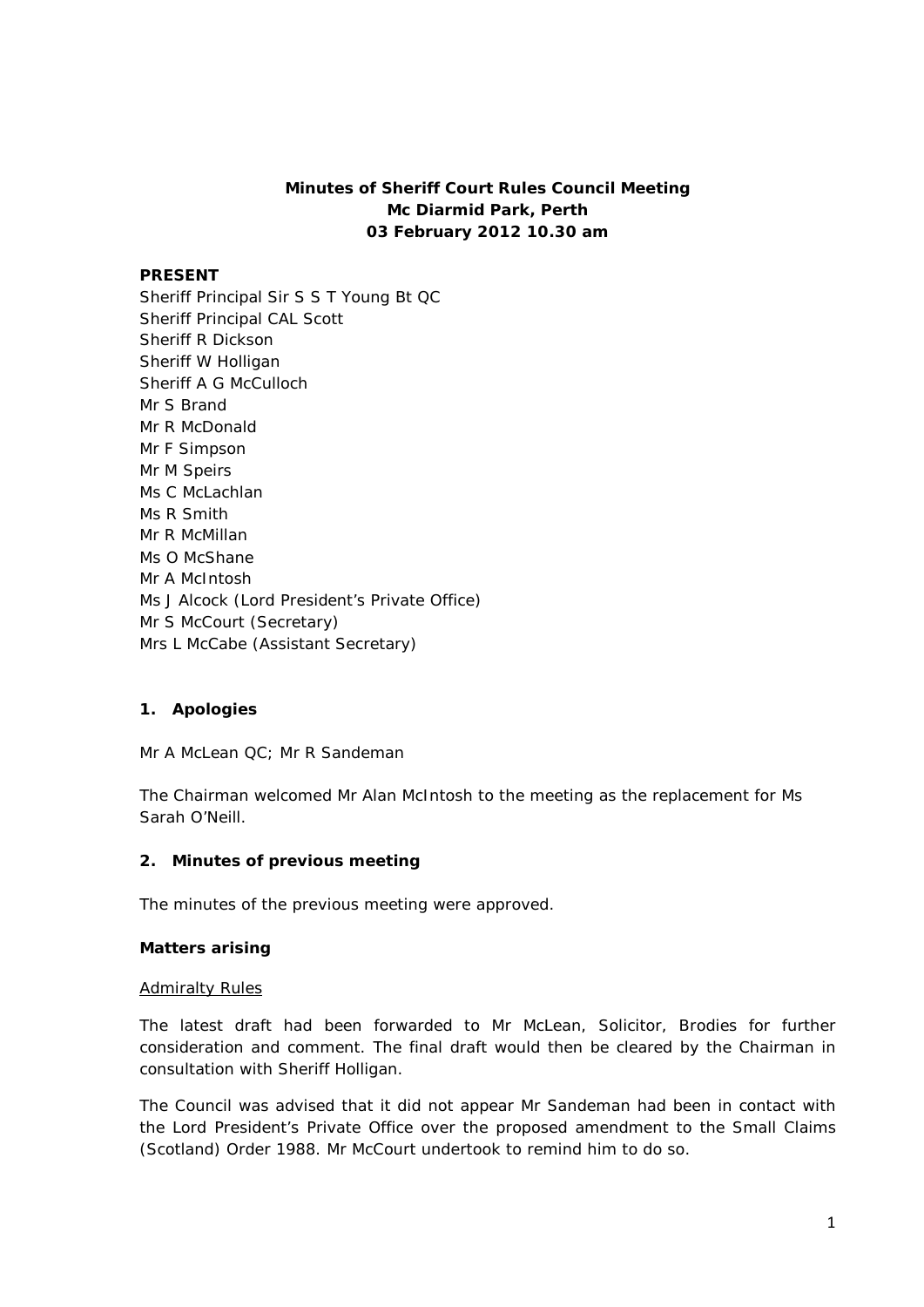**Action: Mr McCourt to contact Mr Sandeman to remind him to contact the Lord President's Private Office over the proposed amendment to the Small Claims (Scotland) Order 1988.**

### Repossessions Advice Group

Mr McCourt advised that draft rules were currently being worked on.

### **3. Adults with Incapacity (Scotland) Act 2000 – subsequent applications**

The Council considered the letter from Mr Simpson of the Law Society's Mental Health and Disability Sub-Committee. The Council whilst noting his concerns was of the view that, given it had a number of experienced solicitor members who were well able to comment on the proposed changes to rules, there was no need to consult more widely on these changes.

The Council further considered Sheriff Baird's comments and agreed that the following changes be made to the adults with incapacity rules:

- Rule 3.16.4(1) be amended by inserting the words "and subsequent applications including proceedings in guardianship orders"
- Insert into rule 3.16.4 provision for criminal proceedings
- Delete rule 3.16.8(5) as this rule was no longer necessary

It was agreed that the provisions be cleared by the Chairman for inclusion in the next miscellaneous instrument.

### **Action: The Chairman to clear for inclusion in the next miscellaneous instrument; Secretariat to advise Mr Simpson of the Law Society;**

### **4. Summary Cause Personal Injury Rules**

The Ordinary Cause Committee considered the latest draft along with further points raised by the drafter and subject to certain amendments it was cleared.

### **5. Civil Courts Review Working Group**

The Council considered the draft provisions along with the accompanying Note by the drafter and agreed some further amendments. It was agreed that the revised provisions be cleared by the Chairman in consultation with Sheriff Principal Scott for inclusion in a future miscellaneous instrument.

## **Action: The Chairman to clear the revised provisions in consultation with Sheriff Principal Scott for inclusion in a future miscellaneous instrument;**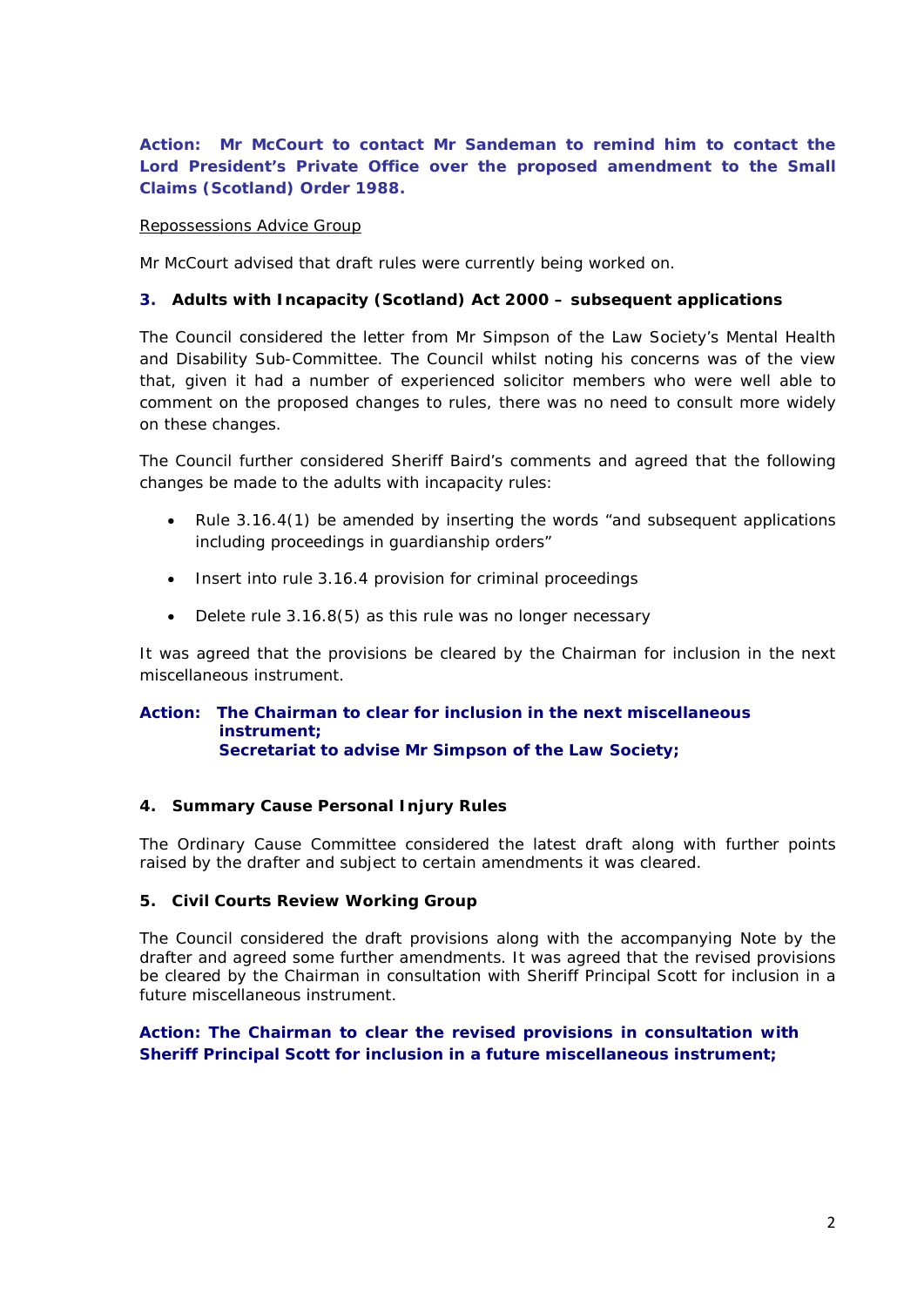### **6. Taylor Review of Expenses**

Having discussed the Consultation Paper and in particular the specific questions upon which the Lord President had asked for comment, it was agreed that the Chairman write to the Lord President informing him of the Council's views and comments.

**Action: The Chairman to write to the Lord President informing him of the Council's views and comments.**

### **7. SCRC Child Welfare Working Group**

Sheriff Principal Scott provided the meeting with a verbal update of progress made to date by the working group.

He advised that progress on proposals for innovative change had been somewhat hindered because the group had been asked to consider implications for rules as a consequence of the Children's Hearings (S) Act 2011 which the Scottish Government intended to commence in September. This was of concern to the Council given the group's original remit.

The Council agreed that the secretariat write to the Scottish Government advising them of its concerns both in regard to the impact it was having on the original remit of the working group as well as the proposed timescales for commencement of the provisions of the Children's Hearings (S) Act 2011.

Sheriff Principal Scott undertook to write to the Lord President informing him of the working group's progress to date.

### **Action: The secretariat to write to the Scottish Government;**

### **Sheriff Principal Scott to write to the Lord President;**

### **8. Lay representation**

Sheriff Dickson provided the meeting with a verbal update on the recommendations made by the joint working group.

The Council discussed the recommendations and the draft provisions proposed in regard to the Court of Session. The Council agreed in principle that:

- a lay representative should not receive directly or indirectly from the litigant any remuneration or other reward for their assistance
- for the purposes of the sheriff court it was sufficient for a request to be made by a party litigant for a lay representative to make an oral submission to the court on their behalf

The Council agreed to remit the matter back to the working group to consider the various matters discussed and then provide the secretariat with drafting instructions for the preparation of draft rules for consideration by the Council at the next meeting.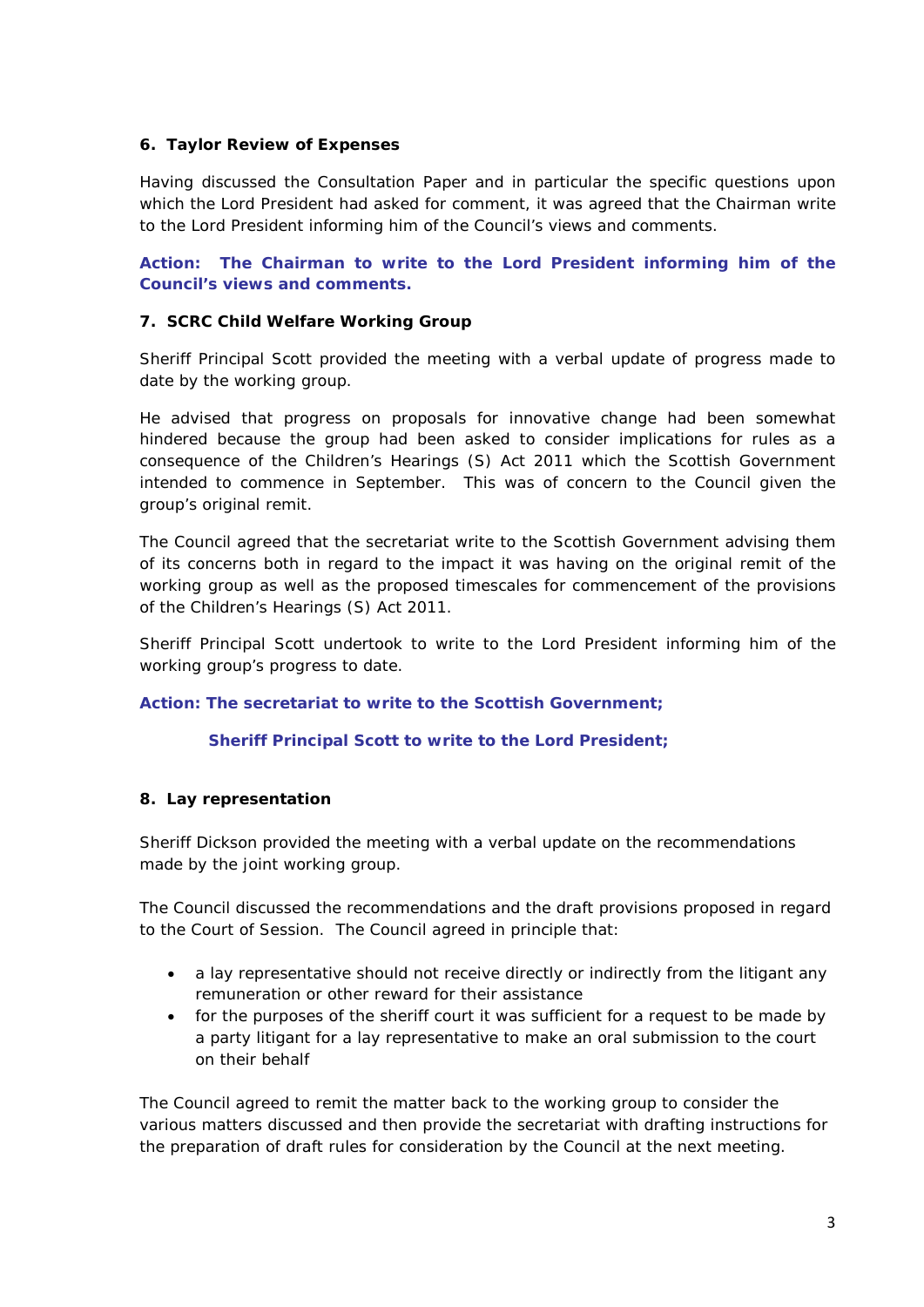# **Action: The working group to provide the secretariat with drafting instructions for the preparation of draft rules for consideration at the next meeting**

## **9. Family Law (Scotland) Act 2006 – section 28 and 29 applications**

The Council considered the draft provisions and accompanying Note by the drafter and proposed certain amendments. It was agreed that once revised the Chairman clear the draft provisions in consultation with Mr Brand and Ms McLachlan for inclusion in the next miscellaneous instrument.

## **Action: The Chairman to clear the draft provisions in consultation with Mr Brand and Ms McLachlan for inclusion in the next miscellaneous instrument.**

## **10. Visual Recordings of children lodged in court**

Sheriff Dickson provided the meeting with a verbal update on the progress made to date by the working group.

The Council considered the draft provisions and accompanying Note by the drafter and after discussion agreed that the working group consider the points raised and provide the secretariat with further drafting instructions. The Council agreed also that the Chairman clear the draft provisions in consultation with Sheriff Dickson for inclusion in a future miscellaneous instrument.

**Action: The working group to provide the secretariat with further drafting instructions;**

**The Chairman to clear the draft provisions in consultation with Sheriff Dickson for inclusion in a future miscellaneous instrument.**

## **11. Bankruptcy & Diligence (S) Act 2007 – removing provisions**

Sheriff Holligan provided the meeting with some background to the draft before the Council.

The Council considered the draft and discussed the drafter's view that the proposal by the removing sub-group for provision to be made for post ejection procedure was *ultra vires*. The Council agreed to clear the draft in its current form but requested that the secretariat write to the Office of the Accountant in Bankruptcy expressing their concerns over what was to happen with property once it had been removed from premises, who would have title to intromit with such property and what arrangements would be made in regard to any proceeds arising from their sale.

**Action: The secretariat to write to the Office of the Accountant in Bankruptcy;**

### **12. Protection of Freedoms Bill**

The Council considered the policy paper produced and agreed that a prescribed form be devised for an application for judicial approval. The form to be modelled on the forms